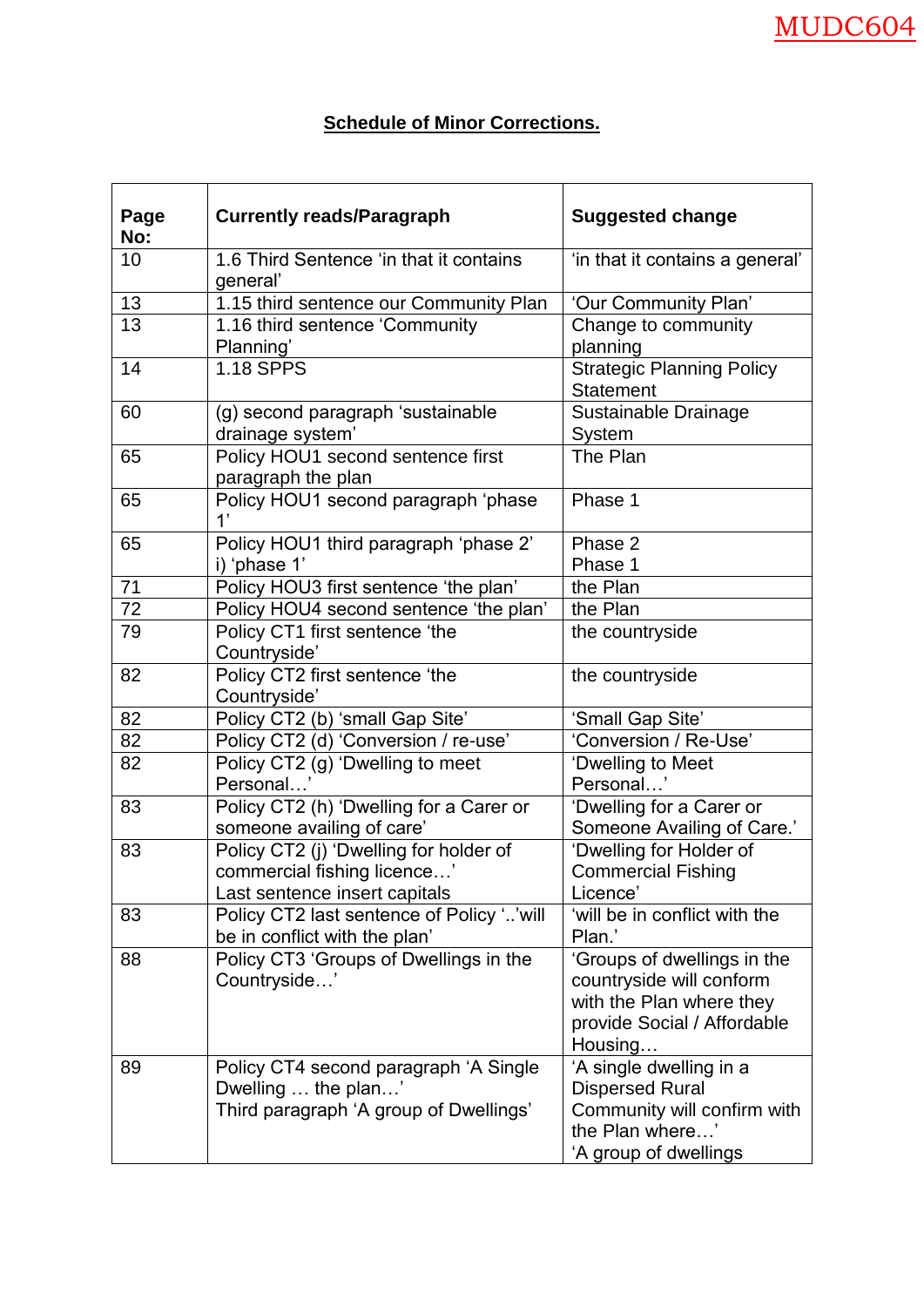| 96  | Policy COY 1 second paragraph ' the<br>plan provided:' | 'the Plan'                      |
|-----|--------------------------------------------------------|---------------------------------|
| 106 | 11.9 Currently reads "enabled to live                  | Full stop at end of             |
|     | longer and more active lives"                          | sentence.                       |
| 108 | 11.19 reads "consideration will be given               | Change to "consideration        |
|     | to the follows"                                        | will be given to the            |
|     |                                                        | following"                      |
| 109 | Policy box OS2 reads "Proposals on                     | Should read;                    |
|     | sites adjacent to a main river will conflict           | "Proposals on sites             |
|     | with the plan unless"                                  | adjacent to a main river will   |
|     |                                                        | conflict with the Plan"         |
| 109 | 11.21 reads "it is important that we                   | Shuls read "It is important     |
|     | protect our open spaces which includes"                | that we protect our open        |
|     |                                                        | spaces, which include"          |
| 110 | Policy box OS3 reads "Proposals for                    | Should read Proposals for       |
|     | outdoor recreation and sports facilities               | outdoor recreation and          |
|     | will accord with the plan where"                       | sports facilities will accord   |
|     |                                                        | with the Plan where"            |
|     |                                                        | Similar for second sentence     |
|     |                                                        | - change "plan" to "Plan"       |
| 127 | Policy RE 1                                            | Where referring to "town        |
|     |                                                        | centre" and "primary retail     |
|     |                                                        | core", use capital letters.     |
| 143 | Policy MIN 1 (b) reads                                 | Should read "Result in          |
|     | "Result undue harm"                                    | undue harm."                    |
| 156 | Header on page reads "POLICY"                          | <b>Remove Header</b>            |
| 156 | Policy TOU1 reads                                      | Should read;                    |
|     | "Development shall conflict with the                   | "Development shall conflict     |
|     | plan"                                                  | with the Plan"                  |
|     |                                                        | Similar for rest of policy $-$  |
|     |                                                        | change "plan" to "Plan"         |
| 158 | Policy TOU2 reads                                      | Should read "leisure            |
|     | "leisure facilities will with accord the               | facilities will with accord the |
|     | plan"                                                  | Plan"                           |
| 210 | FLD1 Policy Box - reads                                | Remove bullet point before      |
|     |                                                        | "Exceptions for Undefended      |
|     | <b>Exceptions for Undefended Areas</b>                 | Areas"                          |
| 228 | TOHS 1 Policy Box Title reads                          | Policy Title should be;         |
|     | "OUTSIDE OF AREAS OF                                   | "TELECOMMUNICATIONS,            |
|     | <b>CONSTRAINT ON WIND TURBINES</b>                     | <b>OVERHEAD CABLES AND</b>      |
|     | <b>AND HIGH STRUCTURES"</b>                            | <b>HIGH STRUCTURES"</b>         |
| 249 | Paragraph 24.1 first sentence reads 'and               | Amend to 'and is an             |
|     | is essential part'                                     | essential part'                 |
| 249 | Paragraph 24.1 second sentence reads                   | Amend to 'the Planning Act      |
|     | 'the 2011 Act requires'                                | (NI) 2011 requires'             |